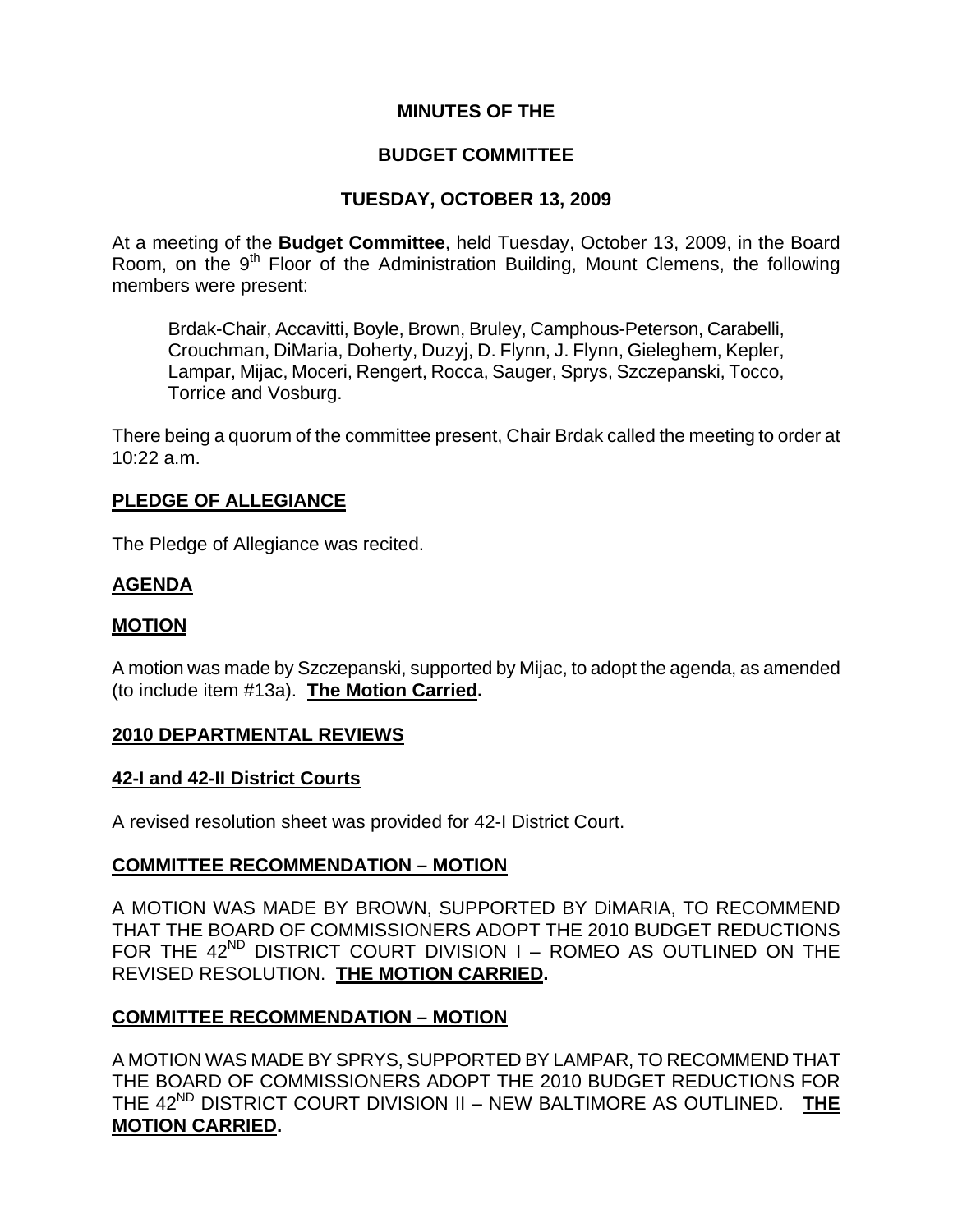# **RECEIVE AND FILE MARTHA T. BERRY FEDERAL MEDICAID FUNDING FOR LONG TERM LIABILITIES REPORT FOR OCTOBER 2009**

#### **MOTION**

A motion was made by Camphous-Peterson, supported by J. Flynn, to receive and file the Martha T. Berry Federal Medicaid Funding for Long Term Liabilities Report for October 2009.

Roger Facione, Chairperson of the Martha T. Berry Medical Center Board, and Eric Conway from Plante & Moran summarized their report.

The following commissioners spoke: Carabelli, Rengert, Brown, Vosburg, Doherty, Sprys and Gieleghem.

Chair Brdak called for a vote on the motion and **The Motion Carried.** 

# **RECEIVE AND FILE MARTHA T. BERRY FINANCIAL REPORT FOR 3<sup>rd</sup> QUARTER 2009**

#### **MOTION**

A motion was made by Camphous-Peterson, supported by J. Flynn, to receive and file the Martha T. Berry Financial Report for 3rd Quarter 2009. **The Motion Carried.** 

# **RECOMMENDATION FROM HEALTH AND ENVIRONMENTAL SERVICES COMMITTEE MEETING OF 10-01-09**

#### **Establishment of Restricted Fund Balance Account for Use by Health Department**

## **COMMITTEE RECOMMENDATION – MOTION**

A MOTION WAS MADE BY VOSBURG, SUPPORTED BY CAMPHOUS-PETERSON, TO RECOMMEND THAT THE BOARD OF COMMISSIONERS AUTHORIZE THE FINANCE DEPARTMENT TO ESTABLISH A RESTRICTED FUND BALANCE ACCOUNT FOR USE BY THE MACOMB COUNTY HEALTH DEPARTMENT.

The following commissioner spoke: Duzyj.

Chair Brdak called for a vote on the motion and **THE MOTION CARRIED.**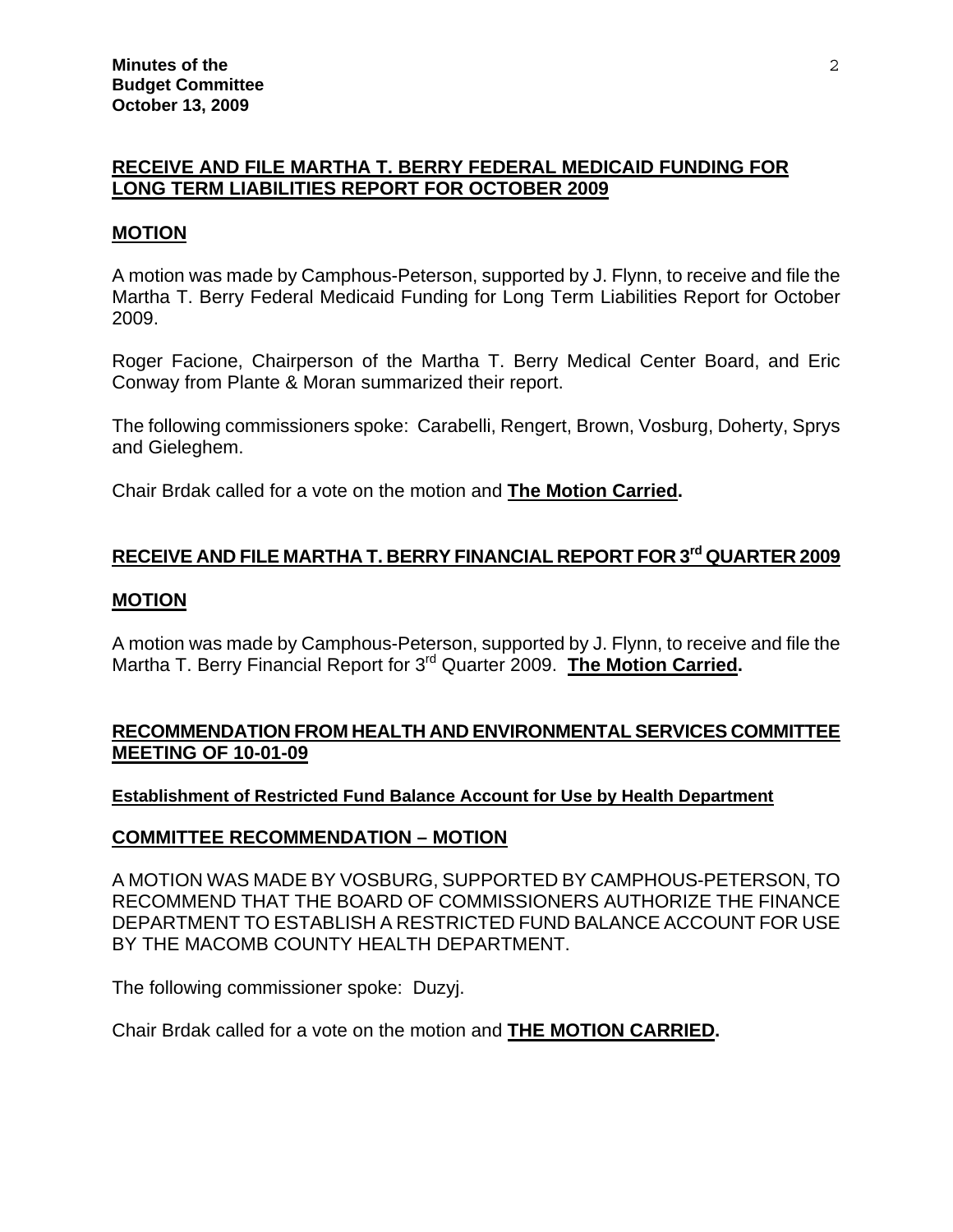# **RECOMMENDATION FROM COURTS AND LEGAL AFFAIRS COMMITTEE MEETING OF 10-06-09**

#### **Authorize Filing of 11th Year Juvenile Accountability Block Grant Application to Support Juvenile Drug Court Operations**

## **COMMITTEE RECOMMENDATION – MOTION**

A MOTION WAS MADE BY LAMPAR, SUPPORTED BY SPRYS, TO RECOMMEND THAT THE BOARD OF COMMISSIONERS AUTHORIZE THE FILING OF THE 11<sup>TH</sup> YEAR JUVENILE ACCOUNTABILITY BLOCK GRANT APPLICATION IN THE AMOUNT OF \$45,985 WITH A COUNTY CASH MATCH OF \$4,598 TO SUPPORT JUVENILE DRUG COURT OPERATIONS. **THE MOTION CARRIED.**

# **2009 BUDGET AMENDMENT – PROBATE COURT VISITING JUDGE**

## **COMMITTEE RECOMMENDATION – MOTION**

A MOTION WAS MADE BY SZCZEPANSKI, SUPPORTED BY TORRICE, TO RECOMMEND THAT THE BOARD OF COMMISSIONERS AMEND THE 2009 PROBATE COURT BUDGET – VISITING JUDGES LINE ITEM BY \$15,000 IN ORDER TO COMPENSATE THE VISITING JUDGE REQUIREMENTS FOR THE PROBATE COURT, AS OUTLINED IN THE CORRESPONDENCE FROM THE ACTING CHIEF JUDGE DATED SEPTEMBER 30, 2009; IN REVIEWING THE PROBATE COURT'S OPERATING BUDGET, THERE IS NO FUNDING AVAILABLE; FUNDS ARE AVAILABLE IN THE 2009 CONTINGENCY ACCOUNT.

The following commissioner spoke: Brown.

Chair Brdak called for a vote on the motion and **THE MOTION CARRIED.** 

# **ADOPT 2009 APPORTIONMENT REPORT**

## **COMMITTEE RECOMMENDATION – MOTION**

A MOTION WAS MADE BY BROWN, SUPPORTED BY VOSBURG, TO RECOMMEND THAT THE BOARD OF COMMISSIONERS ADOPT THE 2009 MACOMB COUNTY APPORTIONMENT REPORT AS PREPARED BY THE FINANCE DEPARTMENT. **THE MOTION CARRIED.** 

# **RECEIVE AND FILE 2010 YEAR-TO-DATE BUDGET REDUCTION SCHEDULE**

Mr. John Foster gave a brief update of the actions taken by the Board reducing the 2010 budget toward the target \$15.7 million reduction.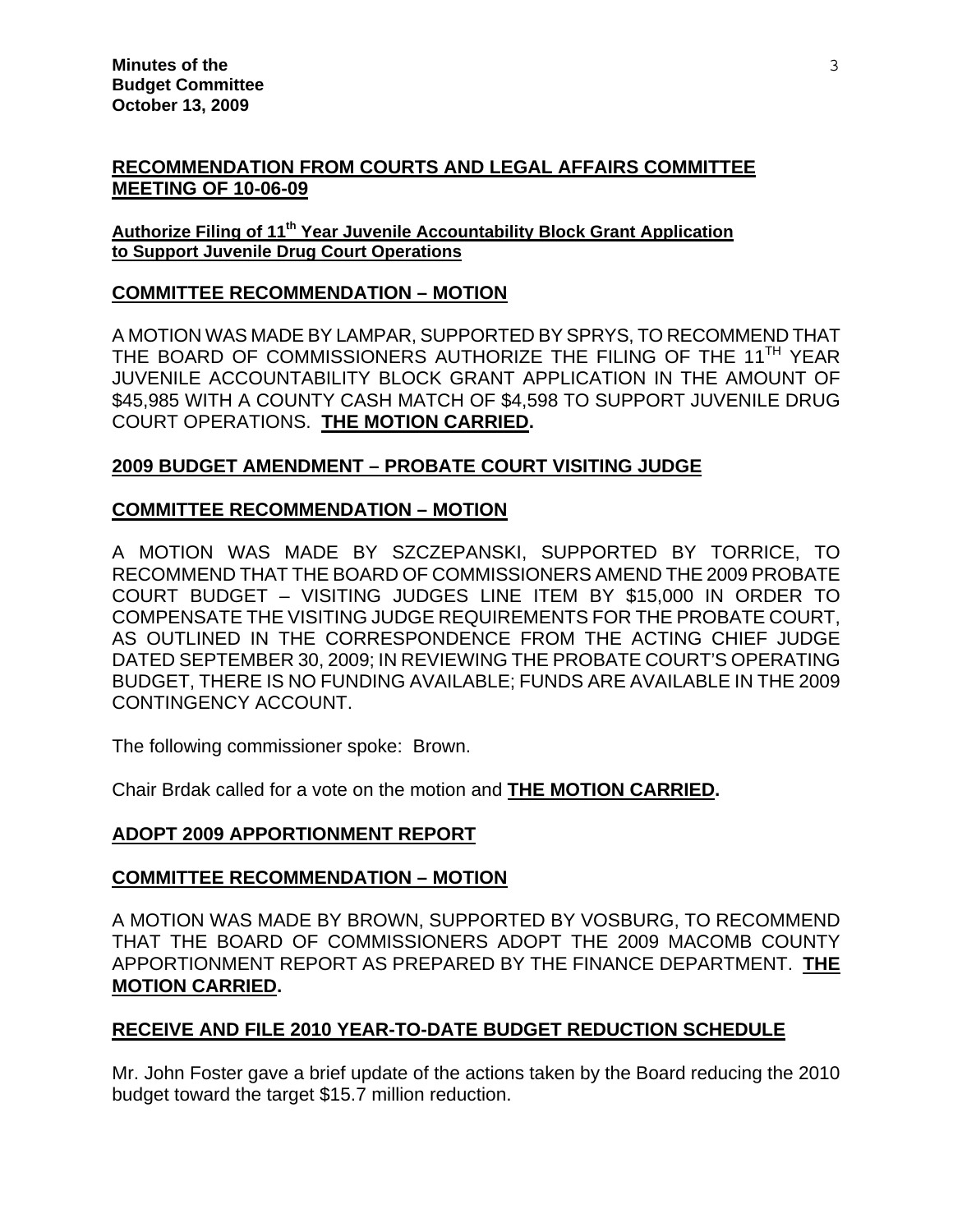## **MOTION**

A motion was made by Duzyj, supported by J. Flynn, to receive and file the report on 2010 budget reductions. **The Motion Carried.** 

# **RECEIVE AND FILE OVERVIEW OF PROPERTY AND CASUALTY INSURANCE PROGRAM**

#### **MOTION**

A motion was made by Camphous-Peterson, supported by Sprys, to receive and file the overview of the Property and Casualty Insurance Program as prepared by the Director of Risk Management and Safety.

The following commissioners spoke: Doherty, Bruley, Duzyj and Sprys.

#### **MOTION**

A motion was made by Crouchman, supported by J. Flynn, to call for the question. **The Motion Carried with Rengert and Vosburg voting "No."** 

Chair Brdak called for a vote on the motion to receive and file and **The Motion Carried.** 

#### **DELETION FROM 2010 BUDGET ANY BUDGETED POSITIONS PREVIOUSLY FROZEN OR UNFUNDED BY ACTION OF BOARD AND CURRENTLY VACANT**

#### **COMMITTEE RECOMMENDATION – MOTION**

A MOTION WAS MADE BY SZCZEPANSKI, SUPPORTED BY CARABELLI, TO RECOMMEND THAT THE BOARD OF COMMISSIONERS APPROVE THE DELETION FROM THE 2010 COUNTY BUDGET ANY BUDGETED POSITIONS PREVIOUSLY "FROZEN" OR "UNFUNDED" BY ACTION OF THE BOARD OF COMMISSIONERS AND CURRENTLY VACANT; FURTHER, THAT DEPARTMENTS THAT HAVE MET THEIR 2010 TARGET REDUCTIONS BE AUTHORIZED TO FILL NEWLY VACANT POSITIONS UNDER THE FOLLOWING CONDITIONS: 1) THE DEPARTMENT CONTINUES TO MEET ITS 2010 BUDGET REDUCTION TARGET AND 2) AUTHORITY TO FILL THE VACANCY IS GRANTED THROUGH THE PERSONNEL COMMITTEE'S RECONFIRMATION PROCESS.

The following commissioners spoke: Vosburg, Brdak and Rengert.

#### **MOTION**

A motion was made by Doherty, supported by Duzyj, to move this agenda item to after the budget presentations.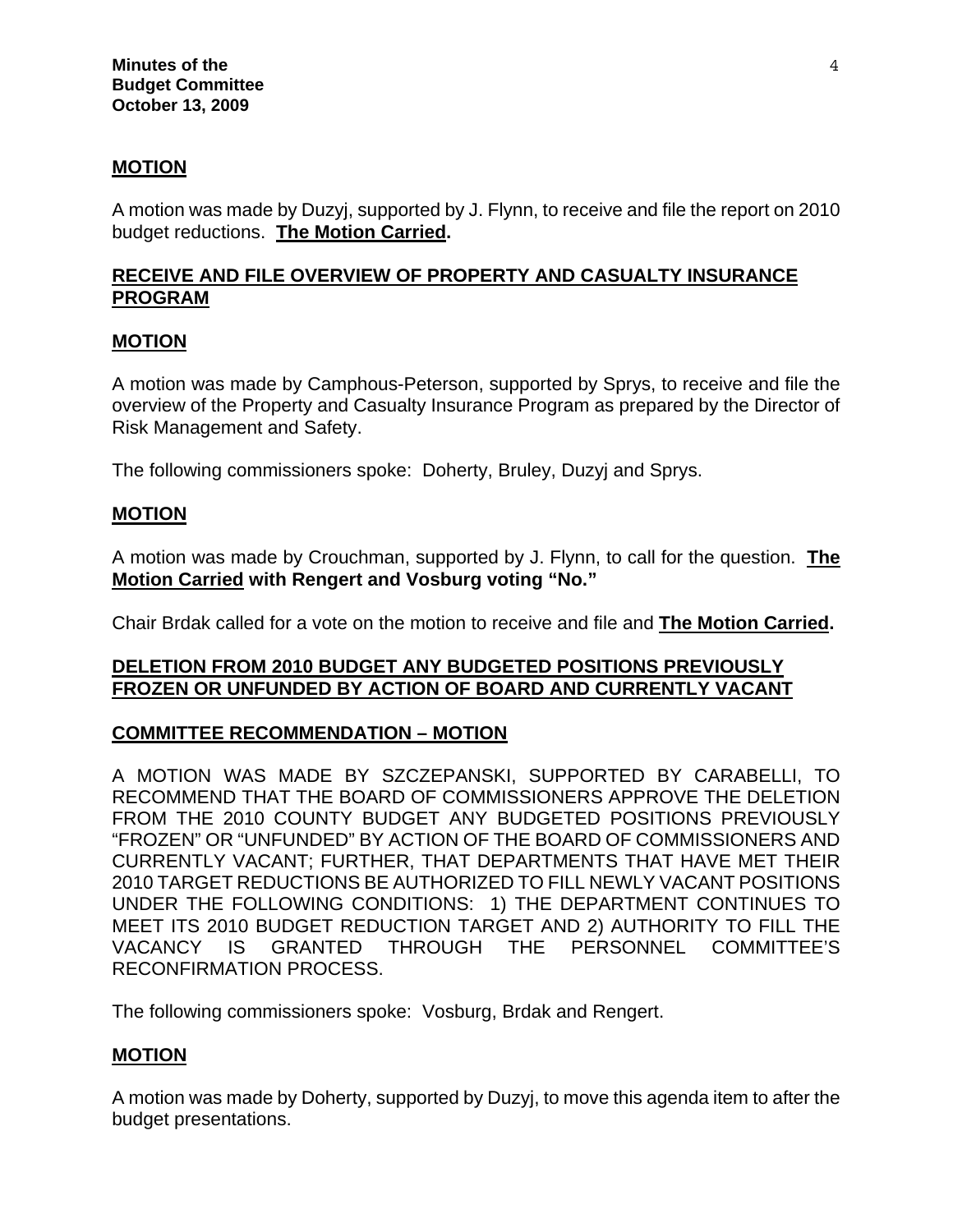The following commissioner spoke: Doherty (who withdrew her motion).

Chair Brdak called for a vote on the main motion and **THE MOTION CARRIED.** 

## **2010 DEPARTMENTAL REVIEWS**

#### **Corporation Counsel (referred from 09-22-09)**

#### **MOTION**

A motion was made by Tocco, supported by Sprys, to refer this to the October 28 Budget Committee meeting. **The Motion Carried.** 

## **Senior Citizen Services (referred from 09-22-09)**

A worksheet was distributed.

## **COMMITTEE RECOMMENDATION – MOTION**

A MOTION WAS MADE BY SZCZEPANSKI, SUPPORTED BY VOSBURG, TO RECOMMEND THAT THE BOARD OF COMMISSIONERS ADOPT THE 2010 BUDGET REDUCTIONS FOR THE SENIOR CITIZENS SERVICES DEPARTMENT AS OUTLINED.

The following commissioners spoke: Doherty and Duzyj.

## **MOTION**

A motion was made by Crouchman, supported by DiMaria, to call for the question. **The Motion Carried with Doherty, Rengert and Vosburg voting "No."** 

Chair Brdak called for a vote on the main motion and **THE MOTION CARRIED WITH DOHERTY VOTING "NO."** 

#### **Health Department (referred from 09-22-09)**

#### **MOTION**

A motion was made by Camphous-Peterson, supported by Kepler, to refer this to the October 28 Budget Committee meeting.

The following commissioners spoke: Doherty and Szczepanski.

Chair Brdak called for a vote on the motion and **The Motion Carried with Carabelli voting "No."**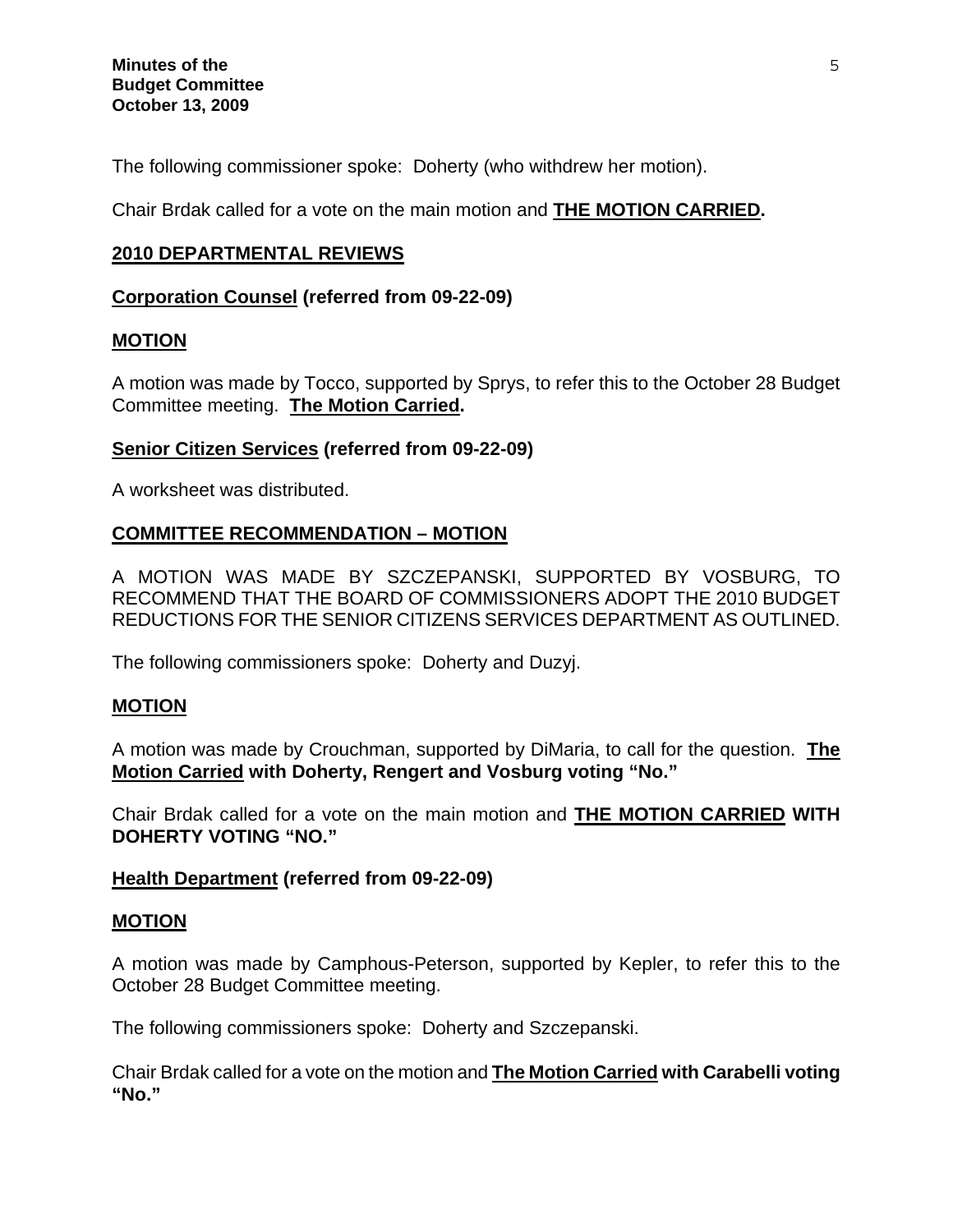#### **County Treasurer**

A revised resolution sheet was provided.

# **COMMITTEE RECOMMENDATION – MOTION**

A MOTION WAS MADE BY BROWN, SUPPORTED BY SPRYS, TO RECOMMEND THAT THE BOARD OF COMMISSIONERS ADOPT THE 2010 BUDGET REDUCTIONS FOR THE COUNTY TREASURER AS OUTLINED ON THE REVISED RESOLUTION.

The following commissioners spoke: Duzyj and Vosburg.

Chair Brdak called for a vote on the motion and **THE MOTION CARRIED.**

#### **Public Works Department**

#### **COMMITTEE RECOMMENDATION – MOTION**

A MOTION WAS MADE BY J. FLYNN, SUPPORTED BY DOHERTY, TO RECOMMEND THAT THE BOARD OF COMMISSIONERS ADOPT THE 2010 BUDGET REDUCTIONS FOR THE PUBLIC WORKS OFFICE AS OUTLINED. **THE MOTION CARRIED.** 

#### **Prosecuting Attorney**

## **COMMITTEE RECOMMENDATION – MOTION**

A MOTION WAS MADE BY SZCZEPANSKI, SUPPORTED BY BOYLE, TO RECOMMEND THAT THE BOARD OF COMMISSIONERS ELIMINATE FROM THE 2010 BUDGET ALL CURRENT VACANT POSITIONS IN THE PROSECUTING ATTORNEY'S OFFICE FOR A SAVINGS OF \$752,261.

The following commissioners spoke: Brdak, Camphous-Peterson, Crouchman, Szczepanski, Vosburg, Rengert, Sprys, Sauger, Doherty, Tocco and Torrice.

#### **MOTION**

A motion was made by Crouchman, supported by DiMaria, to call for the question. **The Motion Carried.** 

A ROLL CALL VOTE WAS TAKEN ON THE MAIN MOTION AS FOLLOWS:

VOTING YES WERE BOYLE, BRDAK, BRULEY, CAMPHOUS-PETERSON, CARABELLI, D. FLYNN, GIELEGHEM, KEPLER, MIJAC, MOCERI, SZCZEPANSKI AND TOCCO. THERE WERE 12 "YES" VOTES.

VOTING NO WERE ACCAVITTI, BROWN, CROUCHMAN, DiMARIA, DOHERTY, DUZYJ,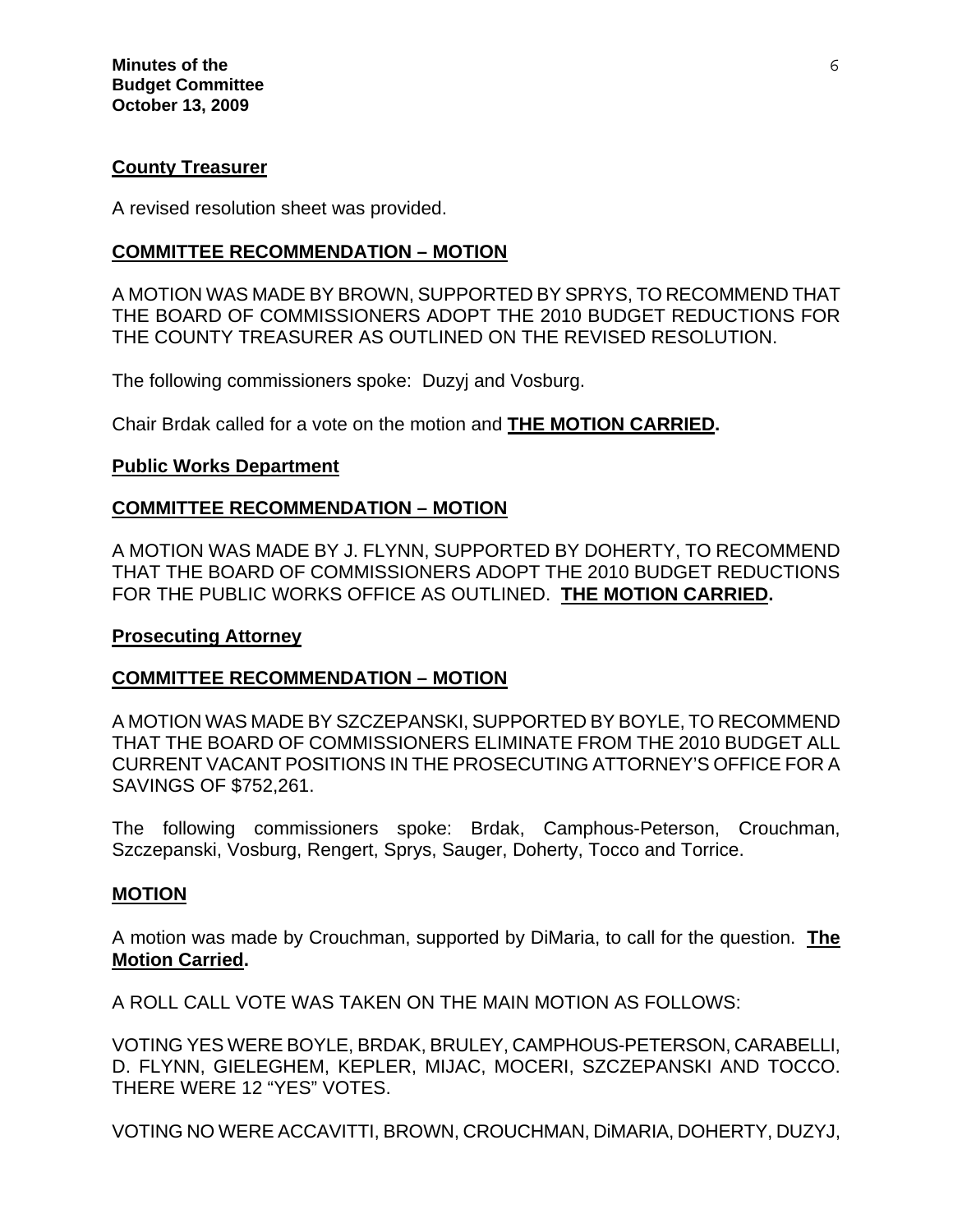J. FLYNN, LAMPAR, RENGERT, ROCCA, SAUGER, SPRYS, TORRICE AND VOSBURG. THERE WERE 14 "NO" VOTES.

# **THE MOTION WAS DEFEATED.**

Committee took a recess from 1:08 p.m. to 1:18 p.m.

## **MOTION**

A motion was made by Crouchman, supported by Accavitti, to reconsider the previous vote on the main motion.

The following commissioner spoke: Doherty.

## **MOTION**

A motion was made by Crouchman, supported by Sprys, to call for the question on the motion to reconsider. **The Motion Carried.** 

A roll call vote was taken on reconsideration as follows:

Voting Yes were Accavitti, Boyle, Brdak, Brown, Bruley, Camphous-Peterson, Carabelli, DiMaria, Duzyj, D. Flynn, J. Flynn, Gieleghem, Kepler, Mijac, Moceri, Sauger, Sprys, Szczepanski, Tocco, Torrice and Vosburg. There were 21 "Yes" votes.

Voting No were Crouchman, Doherty, Lampar, Rengert and Rocca. There were 5 "No" votes.

#### **The Motion Carried.**

The committee was back to the main motion (Commissioner Szczepanski's motion).

## **SUBSTITUTE COMMITTEE RECOMMENDATION – MOTION**

A MOTION WAS MADE BY CAMPHOUS-PETERSON, SUPPORTED BY DOHERTY, TO RECOMMEND THAT THE BOARD OF COMMISSIONERS ADOPT THE 2010 BUDGET REDUCTIONS FOR THE PROSECUTING ATTORNEY AS FOLLOWS: ELIMINATION OF 8 OF THE 10 VACANT GENERAL FUNDED POSITIONS AS OUTLINED AND ALLOW THE PROSECUTING ATTORNEY TO FILL ONE VACANT ENTRY LEVEL APA I AND ONE VACANT ENTRY LEVEL CLERICAL STAFF FOR A SAVINGS OF \$609,155.

The following commissioners spoke: Doherty, Bruley, Szczepanski and Carabelli.

A ROLL CALL VOTE WAS TAKEN ON THE SUBSTITUTE MOTION AS FOLLOWS: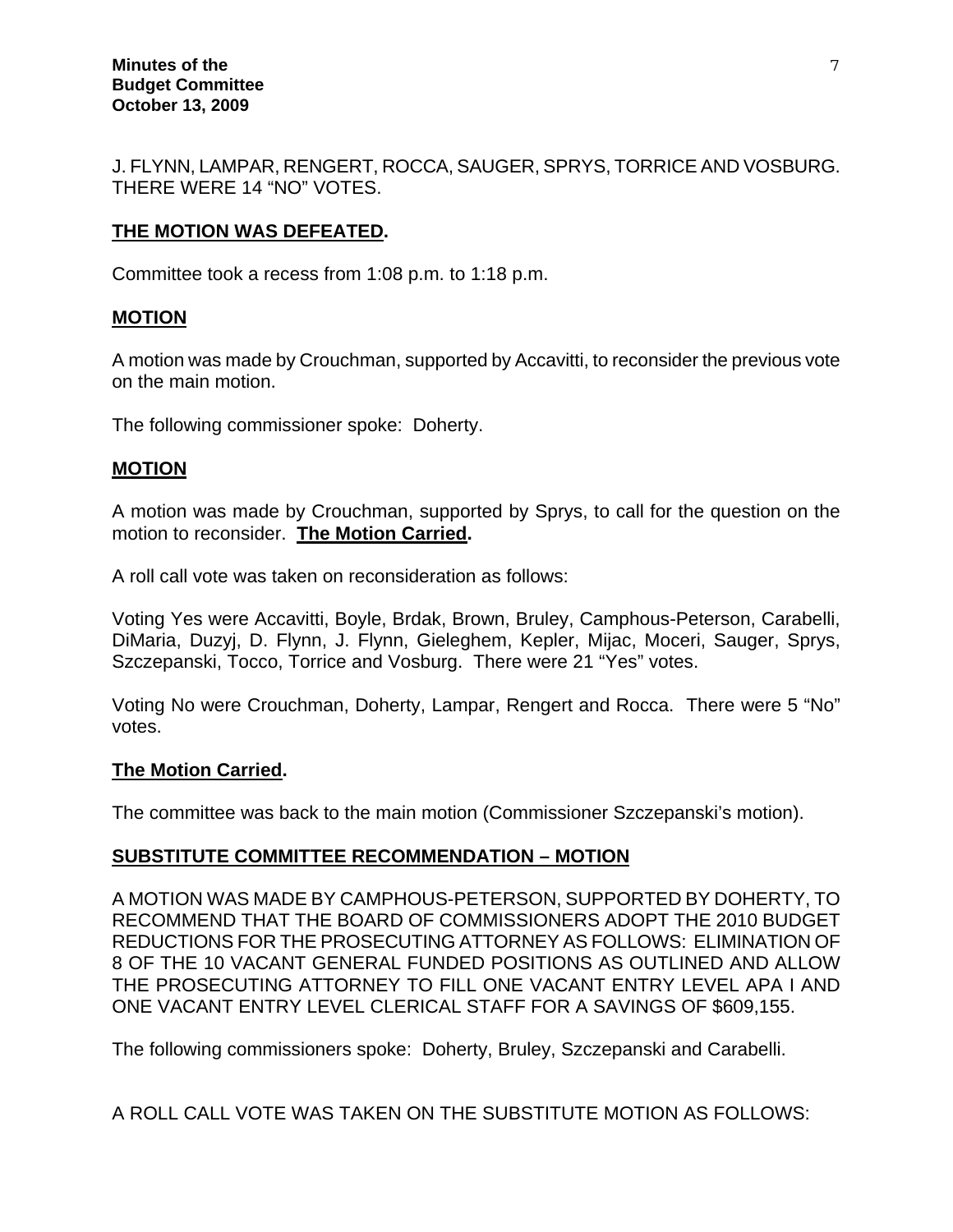VOTING YES WERE ACCAVITTI, CAMPHOUS-PETERSON, CROUCHMAN, DiMARIA, DOHERTY, DUZYJ, J. FLYNN, KEPLER, LAMPAR, RENGERT, ROCCA, SAUGER, TORRICE AND VOSBURG. THERE WERE 14 "YES" VOTES.

VOTING NO WERE BOYLE, BRDAK, BROWN, BRULEY, CARABELLI, D. FLYNN, GIELEGHEM, MIJAC, MOCERI, SPRYS, SZCZEPANSKI AND TOCCO. THERE WERE 12 "NO" VOTES.

#### **THE MOTION CARRIED.**

#### **Community Services Agency**

A revised resolution sheet was provided.

#### **COMMITTEE RECOMMENDATION – MOTION**

A MOTION WAS MADE BY SPRYS, SUPPORTED BY DUZYJ, TO RECOMMEND THAT THE BOARD OF COMMISSIONERS ADOPT THE 2010 BUDGET REDUCTIONS FOR THE MACOMB COUNTY COMMUNITY SERVICES AGENCY (MCCSA) PROGRAMS AS OUTLINED ON THE REVISED RESOLUTION. **THE MOTION CARRIED.** 

#### **Community Corrections Department**

#### **COMMITTEE RECOMMENDATION – MOTION**

A MOTION WAS MADE BY DOHERTY, SUPPORTED BY SPRYS, TO RECOMMEND THAT THE BOARD OF COMMISSIONERS ADOPT THE 2010 BUDGET REDUCTIONS FOR THE COMMUNITY CORRECTIONS DEPARTMENT AS OUTLINED. **THE MOTION CARRIED.** 

#### **Reference and Research Center**

A revised resolution sheet was provided.

#### **COMMITTEE RECOMMENDATION – MOTION**

A MOTION WAS MADE BY CAMPHOUS-PETERSON, SUPPORTED BY SPRYS, TO RECOMMEND THAT THE BOARD OF COMMISSIONERS ADOPT THE 2010 BUDGET REDUCTIONS FOR THE REFERENCE & RESEARCH CENTER AS OUTLINED ON THE REVISED RESOLUTION.

The following commissioners spoke: Vosburg and D. Flynn.

Chair Brdak called for a vote on the motion and **THE MOTION CARRIED.** 

#### **Child Care Fund / DHS / Foster Care**